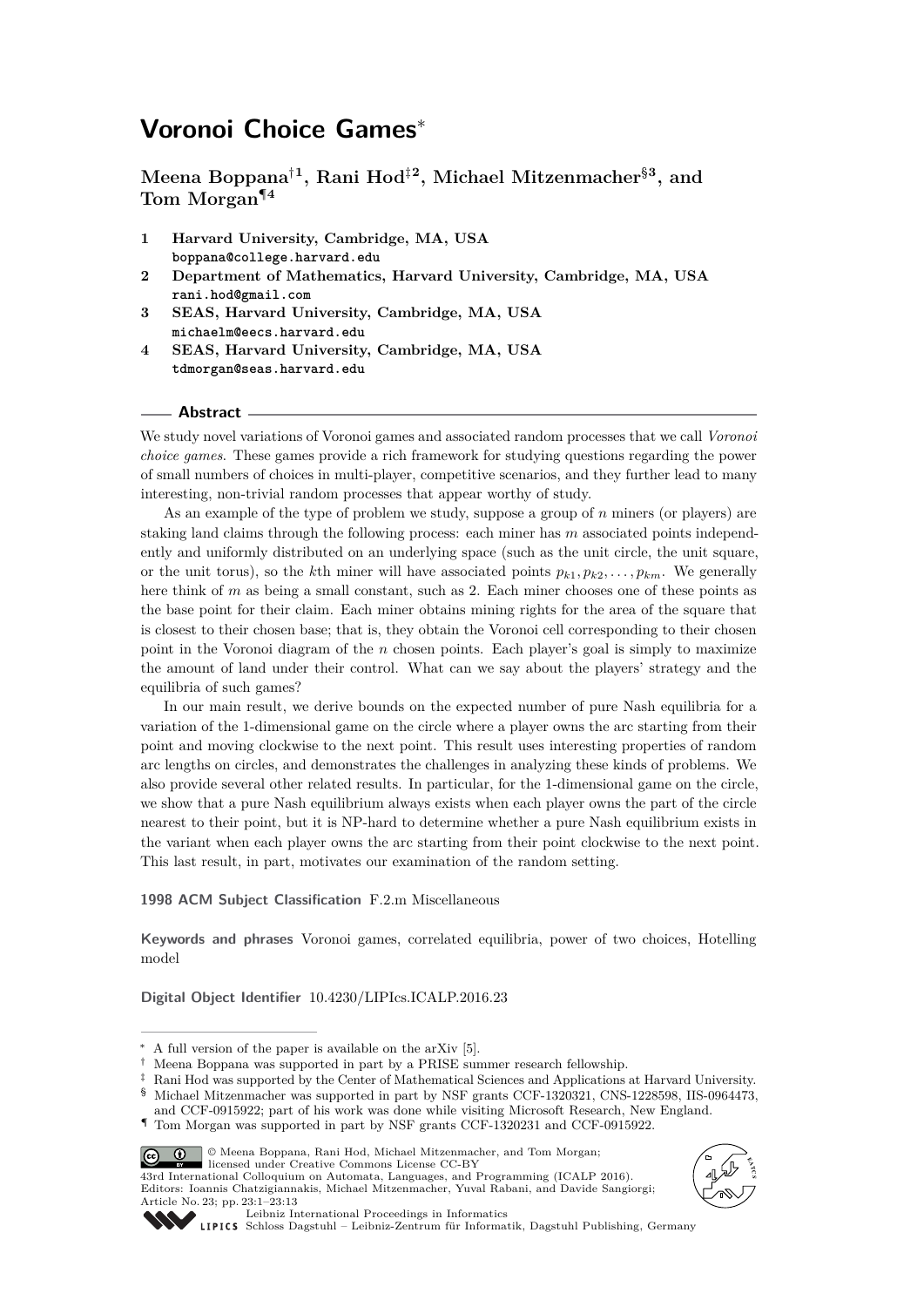### **23:2 Voronoi Choice Games**

## **1 Introduction**

Consider the following prototypical problem: a group of miners are staking land claims. The *k*th miner – or player – has *m* associated points  $p_{k1}, p_{k2}, \ldots, p_{km}$  in the unit torus (which is the unit square with wraparound at the boundaries, providing symmetry). Each miner via some process will choose exactly one of their *m* points as the base for their claim. The resulting *n* points yield a Voronoi diagram, and each miner obtains their corresponding Voronoi cell. Each player's goal is simply to maximize the amount of land under their control. We wish to study player behavior in this and similar games, focusing on equilibria.

As another application, political candidates can often be mapped according to their political views into a small-dimensional space; e.g., American candidates are often viewed as being points in a two-dimensional space, measuring how liberal/conservative they are on economic issues in one dimension and social issues on the other. Suppose parties must choose a candidate simultaneously, and their probability of winning is increasing in the area of the political space closest to their point. Again, the goal in this case is to maximize the corresponding area in a Voronoi diagram.

There are numerous variations one can construct from this setting. Most naturally, if the players are (lazy) security guards instead of miners, who have to patrol the area closest to their chosen base, their goal might be to minimize the area under their purview. Other alternatives stem from variations such as whether player choices are simultaneous or sequential, how the points for players are chosen, the underlying metric space, the type of equilibrium sought, and the utility function used to evaluate the final outcome.

However, the variations share the following fundamental features. There are *n* players, with the *k*th player having *m<sup>k</sup>* associated points in some metric space. (We will focus on  $m_k = m$  for a fixed *m* for all players.) Each player will have to choose to adopt one of their available points. A Voronoi diagram is then constructed, and each player is then associated with the corresponding area in the diagram. We refer to this general setting as *Voronoi choice games*. We discuss below how Voronoi choice games differ from similar recent work, but the key point is in the problems we study different players have different available choices; this asymmetry creates new problems and requires distinct methods.

We are particularly interested in the setting where each player's points are chosen uniformly at random from the underlying space. While uniform random points are not motivated by practice, the framework leads to an interesting and, from the standpoint of probabilistic analysis and geometry, very natural class of games. Our work suggests many potential connections, to work on Voronoi diagrams for random point sets, and to work on balanced allocations (or "the power of two choices"), where choice is used to improve load balancing. Moreover, looking at the setting of uniform random points gives us the opportunity to understand the nature of these games at a high level; specifically, do most instances have no pure Nash equilibrium, or could they have exponentially many possible pure Nash equilibria?

In general, however, we find that results for these types of problems seem very challenging. In our main result, we limit ourselves to the setting where each player has *m* associated points chosen uniformly at random from the unit circle, and each player owns the arc starting from their point clockwise to the next point – that is, the distance is unidirectional around the circle. We derive bounds on the expected number of pure Nash equilibria. Even in this simple setting, our result is quite technical, requiring a careful analysis based on interesting properties of distributions of random arcs on a circle. This appears, however, to be the "easiest" interesting version of the problem; currently, higher-dimensional Voronoi diagrams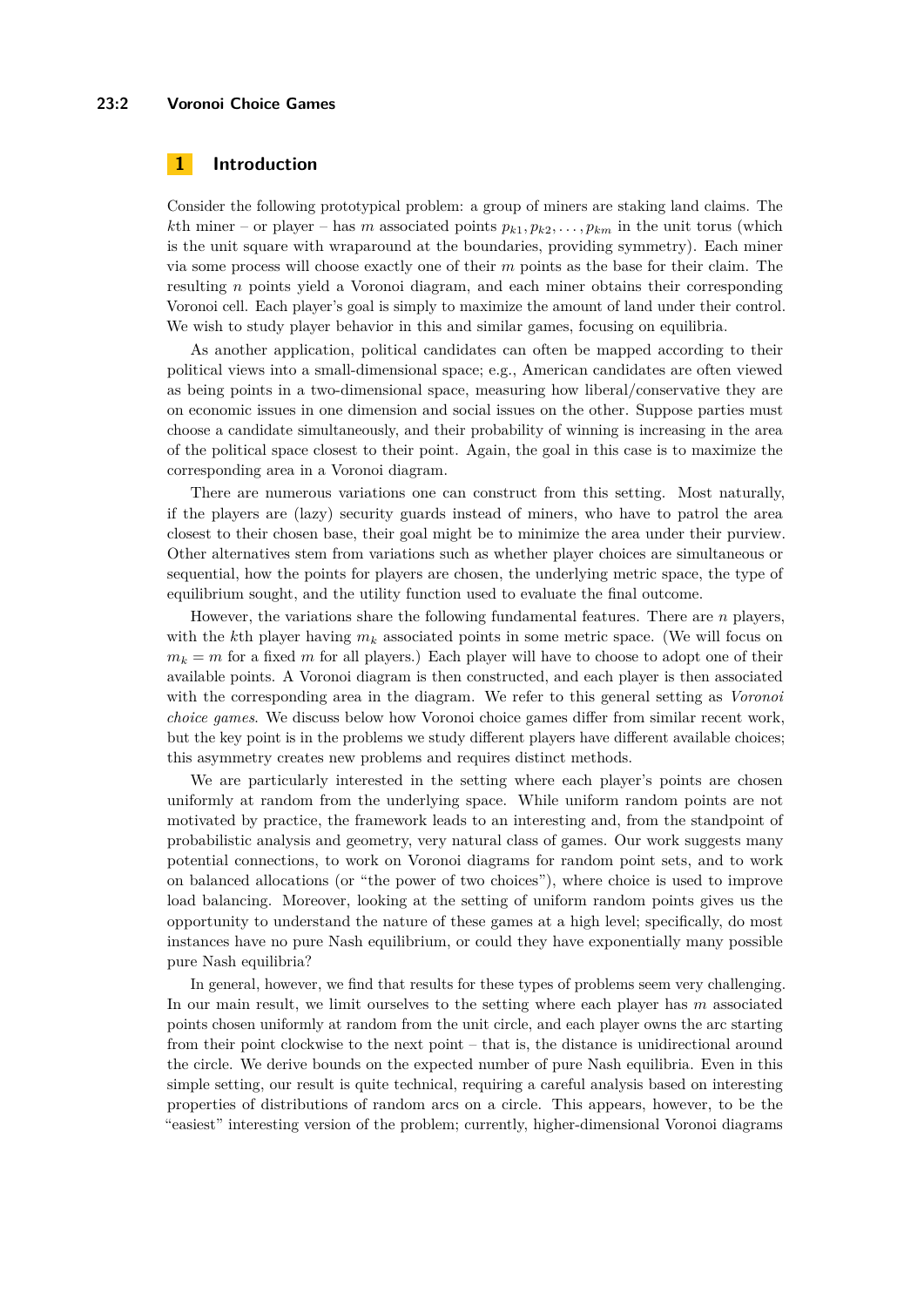are beyond our reach. However, our work suggests that further results are likely to involve interesting mathematics.

The random case of this specific version of the problem is also motivated by the following results. We show it is NP-hard to determine whether a pure Nash equilibrium exists when a player owns the arc starting from their point clockwise to the next point for  $m \geq 4$ , nearly resolving the worst case. Further, for the different setting when a player owns an arc of the circle corresponding to the standard Voronoi diagrams, that is a player own all points nearest to their point, we show a Nash equilibrium always exists (as long as all the possible choices for the players are distinct).

While other similar Voronoi game models have been introduced previously, our primary novelty is to introduce this natural type of asymmetric "choice" into these types of games. We believe this addition provides a rich framework with many interesting combinatorial, geometric, and game theoretic problems, as we describe throughout the paper. As such, we leave many natural open questions.

## **1.1 Related Work**

The classical foundations for problems of this type can be found in the work by Hotelling [\[11\]](#page-12-1), who studied the setting of two vendors who had to determine where to place their businesses along a line, corresponding to the main street in a town, with the assumption of uniformly distributed customers who would walk to the nearer vendor. Hotelling games have been considered for example in work on regret minimization and the price of anarchy, where the model studied players choosing points on a general graph instead of on the line as in the original model [\[4\]](#page-11-1). Recent work has also shown that for a Hotelling game on a given graph, once there are sufficiently many players a pure Nash equilibrium always exists [\[8\]](#page-12-2). A useful survey on economic location-based models is provided by Gabszewicz and Thisse [\[9\]](#page-12-3).

Other variations of Voronoi games have appeared in the literature. More recent work refers to these generally as *competitive location games*; see for example [\[7,](#page-11-2) [14,](#page-12-4) [18,](#page-12-5) [13\]](#page-12-6), which discuss Voronoi games on graphs, for additional references.

Our setting appears different from previous work, in that it focuses on players with *limited* sets of choices that *vary* among the players. Our starting point was aiming to build connections between Voronoi games and random processes based on "the power of two choices" [\[3,](#page-11-3) [15,](#page-12-7) [6,](#page-11-4) [1\]](#page-11-5). While in our games, each player has a limited (typically constant) set of distinct points to choose from, in previous work generally *all players* could choose from *any point* in the universe of possible choices. In economic terms, in relation to the Hotelling model, our work models that different businesses may have available a limited number of differing locations where they may establish their business. For example, businesses may have optioned the right to set up a franchise at specific locations in advance, and must then choose which location to actually build. While they could know the options available to other competing franchises, they may have to decide where to build without knowing the choices made by competitors. In other situations, it may be possible for franchises to move (at some cost) to an alternative location. We emphasize that our model is very different than previously studied symmetric versions of the game; we do not recover earlier results, and earlier results do not appear to apply once asymmetry is introduced.

## **1.2 Models**

Before beginning, we explain the general class of games we are interested in. We refer to the following as the *k-D Simultaneous Voronoi Game*: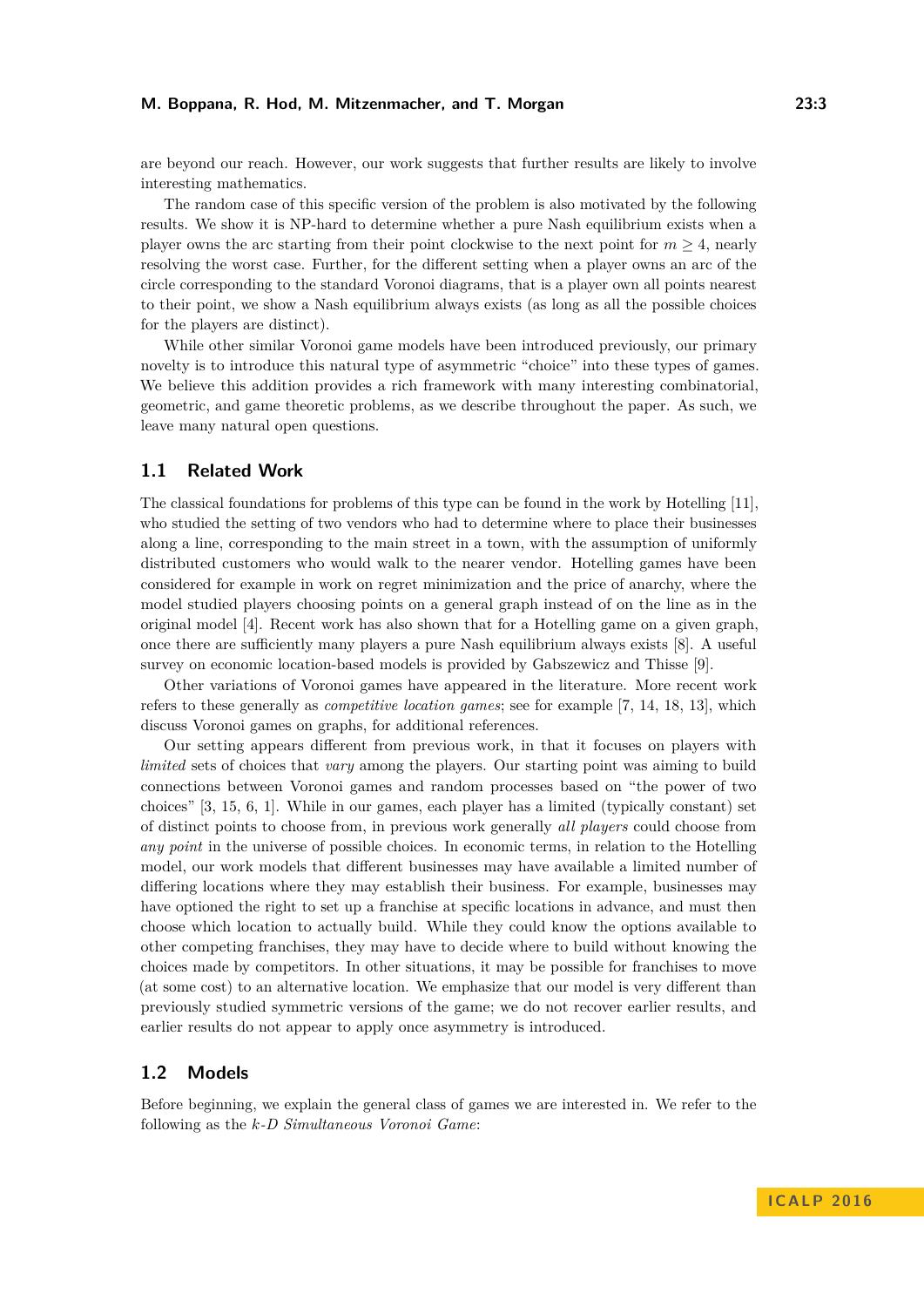## **23:4 Voronoi Choice Games**

- Each of the *n* players has *m* associated points from the *k*-dimensional unit torus  $[0,1]^k$ . We assume that all players know about all of the possible points that can be chosen by every player (it is a game of complete information).
- The *n* players must simultaneously choose one of their *m* associated points.
- A Voronoi diagram is constructed for the *n* chosen points, and each player receives utility equal to the volume of its point's Voronoi cell in the maximization variation of the game. (In the minimization version, the utility could be the negation of the corresponding volume.)

The easiest version to think about is the 1-D version; each player chooses from *m* points on the unit circle, and after their choice they own an arc of the circle corresponding to all points closest to their chosen point. If each player tries to maximize their arc length, then the utility of a player is the length of their arc. (Or, if each player tries to minimize their arc length, the negation of the arc length is the utility.) On the unit circle, there is another variant that we refer to as the *One Way 1-D Simultaneous Voronoi Game*, in which a player owns the arc starting from their point and continuing in a clockwise direction until the next chosen point. Such a variation is quite natural in one dimension; it corresponds to assigning a "direction" to the unit circle. This variation is chiefly motivated by our connections to the power-of-two choices. In particular, it resembles the distributed hashing scheme of [\[6\]](#page-11-4) in which peers correspond to points on a circle and keys are mapped to the closest peer in one direction along the circle.

Our contributions include highlighting differences between the 1-D problem and the One Way 1-D problem, showing that in this case a small difference in the model subtlety leads to large differences in the behavior with respect to equilibria. Indeed, as we explain, we believe the One Way 1-D problem potentially offers more insight into the behavior of the *k*-D Simultaneous Voronoi Game for  $k \geq 2$  with respect to pure Nash equilibria.

We focus on analyzing the equilibria of these games. The most common equilibrium to study is the Nash equilibrium [\[16\]](#page-12-8), in which each player has a random distribution on strategies such that no player can improve their expected utility by changing their distribution. While Nash's results imply the Voronoi games above all have Nash equilibria, we do not determine the complexity of finding Nash equilibria for these games; this is left as an open question. We here focus on pure Nash equilibrium. A pure Nash equilibrium is a Nash equilibrium in which each player's distribution has a support of size one. In other words, each player picks a single strategy to play and, given the other players' strategies, no player can improve their utility by choosing a different strategy. Unlike the Nash and correlated equilibria, a pure Nash equilibrium is not guaranteed to exist.

Pure Nash equilibria can be viewed as a setting where each player can choose to switch to any of their adopted points at any time. The question is then what are the stable states, where no player individually has the incentive to switch their adopted point. These stable states correspond to pure Nash equilibria, and may not even exist. A natural question is whether simple local dynamics – such as myopic best response, where at each time step some subset of players decides whether or not to switch the point it has adopted – reach a stable state quickly. To motivate our study of the random case, we examine the computational complexity of determining the existence of stable states in the 1-D Simultaneous Voronoi Game and One Way 1-D Simultaneous Voronoi Game in Section [2.](#page-4-0) For the former, we show (making use of known techniques) that a pure Nash equilibrium always exists; for the latter, we show that determining whether a pure Nash equilibrium exists is NP-complete.

In Section [3](#page-6-0) we consider the existence of a pure Nash equilibrium for the Randomized One Way 1-D Simultaneous Voronoi Game, where each players possible choices for points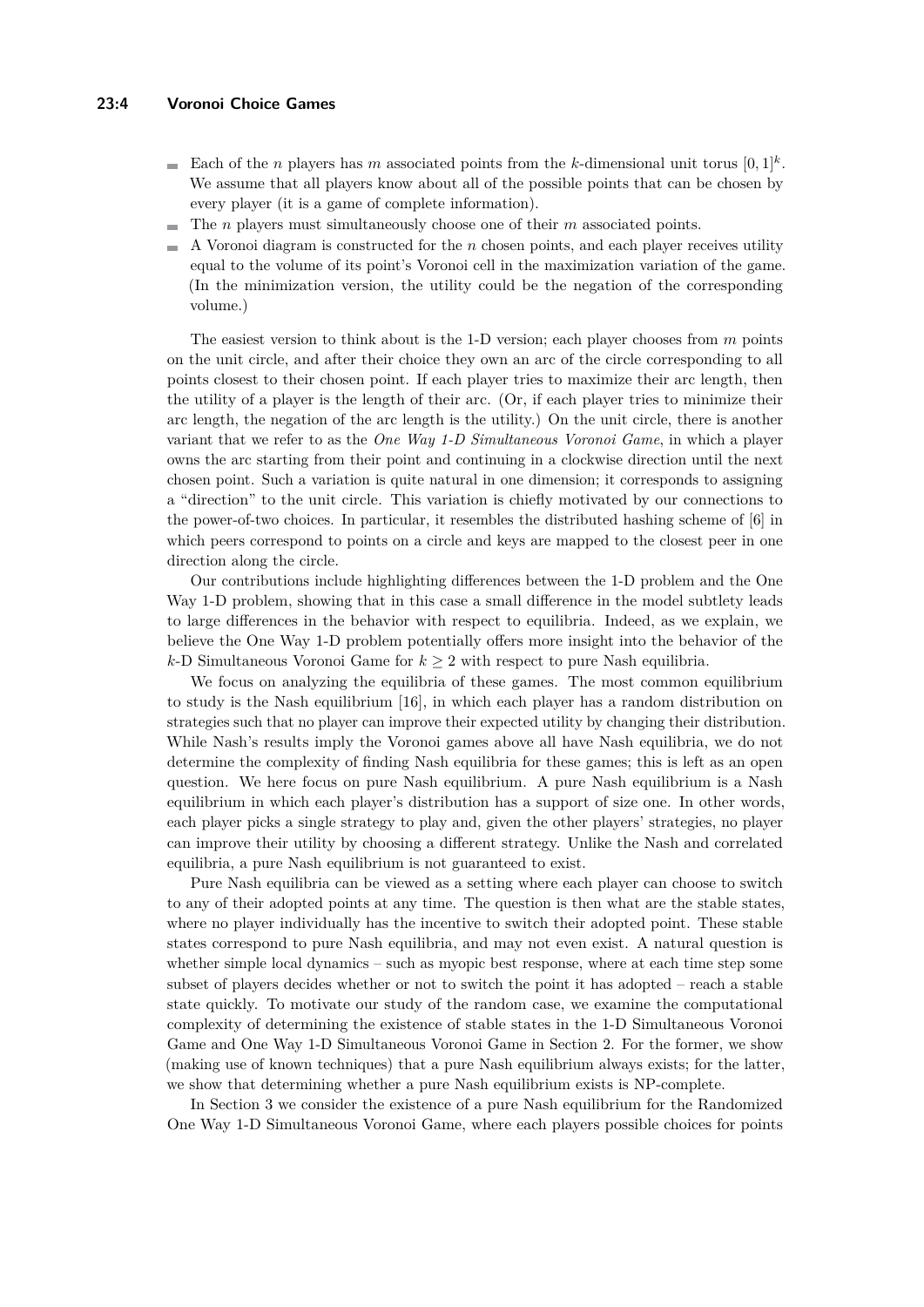are selected uniformly at random from the unit circle. Here we bound the expected number of pure Nash equilibria, through a careful analysis based on properties of distributions of random arcs on a circle.

We also note that we have some results for another type of equilibrium, known as the correlated equilibrium. Whereas Nash equilibria have the players independently choosing their strategies, a correlated equilibrium allows the players' random distributions to be correlated (for example, by an external party). The stability requirement is then that given knowledge only of the overall distribution of outcomes and their own randomly chosen strategy, a player cannot improve their expected utility by deviating from their given strategy distribution [\[2\]](#page-11-6). Since a Nash equilibrium is a special case of a correlated equilibrium, a correlated equilibrium for the above games must exist. We discuss the computational complexity of finding a correlated equilibrium for the *k*-D Simultaneous Voronoi Game in Section [4.](#page-10-0)

We provide additional results in the full paper [\[5\]](#page-11-0), including an empirical investigation of the probability that myopic best response will find a stable state in the Randomized One Way 1-D Simultaneous Voronoi Game and Randomized 2-D Simultaneous Voronoi Game, and several related conjectures related to the Randomized One Way 1-D Simultaneous Voronoi Game.

# <span id="page-4-0"></span>**2 Pure Nash Equilibria**

In this section, we show a fundamental difference between the One Way 1-D Simultaneous Voronoi Game and the 1-D Simultaneous Voronoi Game. Recall that for these problems each of the *n* players has a choice of *m* points on the unit circle; all players simultaneously choose one of their *m* points. The utility for the One Way variation of given player is equal to the distance to the nearest chosen point clockwise from its chosen point, while for the standard variation the utility is the size of the Voronoi cell (in this case, an arc).

We show the standard Voronoi variation always has at least one pure Nash equilibrium (for any number of choices per player), while it is NP-hard to determine if the maximization version of the One Way variation has a pure Nash equilibrium. We also suggest the implications of these results for the higher dimensional setting.

# **2.1 Existence of Pure Nash Equilibria in the 1-D Simultaneous Voronoi Game**

In the argument that follows we assume the choices of points are distinct. The analysis can be easily modified for the case where multiple players can choose the same point if ownership of that point is determined by a fixed preference order (and other players have zero utility). However, if players choosing the same point share utility, then the theorem does not hold, as shown in [\[14\]](#page-12-4).

<span id="page-4-1"></span>I **Theorem 1.** *A pure Nash equilibrium for the maximization and minimization versions of the 1-D Simultaneous Voronoi Game exists for any set of points.*

**Proof.** We follow an approach utilized in [\[7,](#page-11-2) Lemma 4]. We define a natural total ordering on multi-sets of numbers *A* and *B*. For any two such multi-sets *A* and *B*, if  $|A| < |B|$  we have  $A \succ B$ . When  $|A| = |B|$ , we have  $A \succ B$  if max  $A > \max B$ . If max  $A = \max B$ , then let *A'* be *A* with one copy of the value max *A* removed, and similarly for *B'*; then  $A \succ B$ also when  $\max A = \max B$  and  $A' \succ B'$ .

Now consider a collection of choices in the 1-D Simultaneous Voronoi Game, and let  $A = \{a_0, a_1, \ldots, a_{n-1}\}$  be the corresponding arc lengths, starting from some chosen point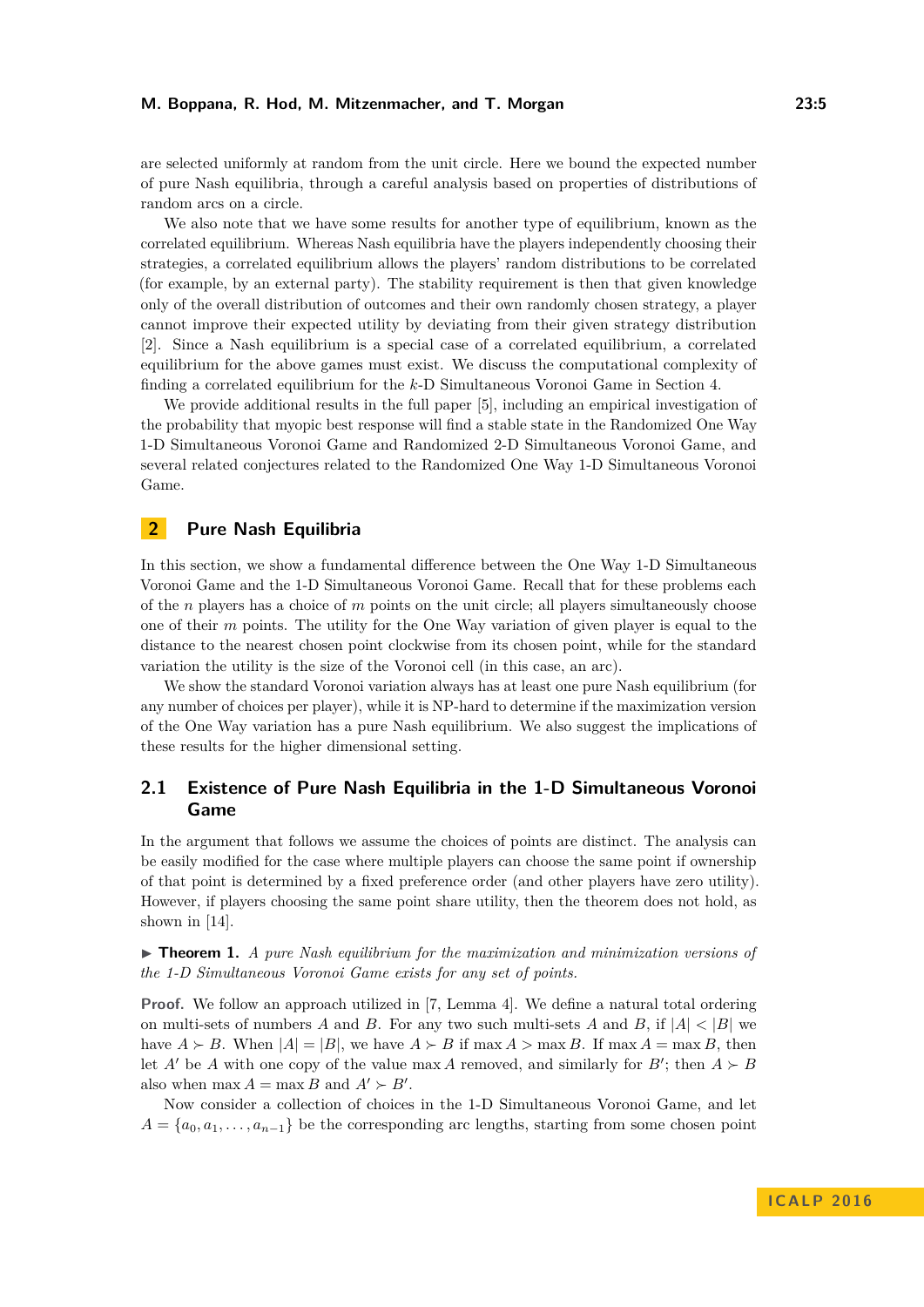<span id="page-5-0"></span>

**Figure 1** This is an example of a 2-D Simultaneous Voronoi Game in which no pure Nash equilibria exists. Player 1 has points  $(p_{1a}, p_{1b}) = ((1/4 + \varepsilon^2, 1/2 + \varepsilon), (1/4 + \varepsilon^2, 1/2 - \varepsilon))$ , player 2 has points  $(p_{2a}, p_{2b}) = ((1/4 - \varepsilon^2, 1/2 + \varepsilon), (1/4 - \varepsilon^2, 1/2 - \varepsilon)),$  and player 3 has points  $(p_{3a}, p_{3b}) = ((0, 0), (\varepsilon, 0)).$ The Voronoi diagram shown is constructed from the points (1*/*4*,* 1*/*2) and (0*,* 0).

and then in clockwise order around the circle, induced by the choice of points. Each player's payoff is given by a value of the form  $(a_i + a_{i+1})/2$  for a suitable value of *i*. (One player's payoff is  $(a_{n-1} + a_0)/2$ .) Consider the maximization version of the game. If some player has a move that improves their utility, let them make that move. Without loss of generality, suppose this player's payoff was given by  $(a_i + a_{i+1})/2$ , and it moves somewhere on the arc with length  $a_j$ . Note this means  $a_j > a_i + a_{i+1}$ . We see that the arc lengths  $A'$  are those of A but with  $a_i, a_{i+1}$ , and  $a_j$  replaced by  $a_i + a_{i+1}, x$ , and y where  $x + y = a_j$ . Hence  $A \succ A'$ , so after a finite number of moves, this version of myopic best response converges to a pure Nash equilibrium.

The argument for the minimization variation is analogous.

We note that we leave as an open question to determine a bound on the number of steps a myopic best response approach would take to reach a pure Nash equilibrium; in particular, we do not yet know if the approach of Theorem [1](#page-4-1) yields a pure Nash equilibrium in a polynomial number of steps.

We might have hoped that the above technique could allow us to show that for the 2-D Simultaneous Voronoi Game (and higher dimensions) that a pure Nash equilibrium exists. Unfortunately, that is not the case. One can readily find choices of 2 points for each of 3 players where no pure Nash equilibrium exists for both the maximization and minimization version of the problem. We have generated many such examples randomly, computing the Voronoi diagrams for the eight resulting configurations. One example in two dimensions is depicted in Figure [1.](#page-5-0) In this example, player 1 has choices  $((1/4 + \varepsilon^2, 1/2 + \varepsilon), (1/4 + \varepsilon^2, 1/2 - \varepsilon))$ , player 2 has choices  $((1/4 - \varepsilon^2, 1/2 + \varepsilon), (1/4 - \varepsilon^2, 1/2 - \varepsilon))$ , and player 3 has choices  $((0,0), (\varepsilon, 0))$ for sufficiently small  $\varepsilon > 0$ . The idea here is that player 3's choice is irrelevant, and players 1 and 2 are dividing up the Voronoi cell owned by point (1*/*4*,* 1*/*2) in the Voronoi diagram of the points  $(1/4, 1/2)$  and  $(0, 0)$ . If both player 1 and 2 choose their first point, or both choose their second point, then they divide the cell with a vertical line, which due to the geometry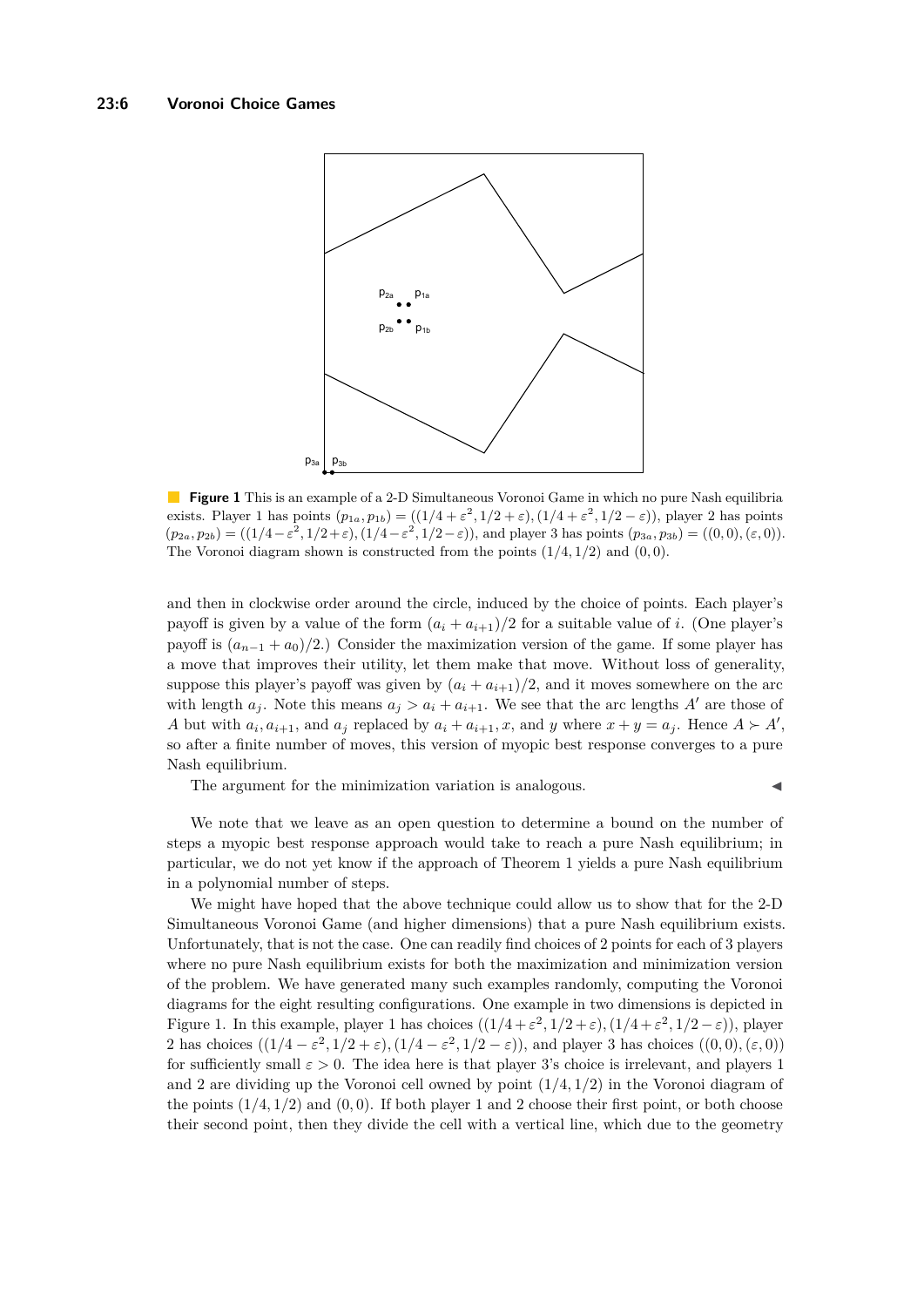of the cell favors player 1. However, if one of them chooses their first point and the other chooses their second point then they divide the cell with a roughly horizontal line, which gives each of them roughly half. Thus, there is no choice of points for which neither wants to deviate. This example applies equally in higher dimensions (by making higher dimensional coordinates all zero).

This example can be extended to show that for any number of players *n*, there are settings of points for the players so no pure Nash equilibrium exists, showing that this setting differs from previous work on symmetric Hotelling games on graphs, where it has been shown that when there are sufficiently many players a pure Nash equilibrium always exists [\[8\]](#page-12-2). Specifically, use the same example but for players 4*, . . . , n* both of their choices will be in an epsilon-small neighborhood of (0*,* 0). We note that such examples do not disprove the possibility that a pure Nash equilibrium exists with high probability if the points are chosen randomly.

Given that the 1-D Simultaneous Voronoi Game appears to have a very special structure (in terms of the existence of pure Nash equilibrium) that differs from *k*-D Simultaneous Voronoi Game for  $k \geq 2$ , it is natural to seek a 1-D variant that might shed more insight into the behavior in higher dimensions. This motivates us to look at the One Way 1-D Simultaneous Voronoi Game.

## **2.2 NP-Hardness of the One Way 1-D Simultaneous Voronoi Game**

In contrast to the result of the previous subsection, we prove the NP-hardness of the maximization version of the One Way 1-D Simultaneous Voronoi Game whenever each player has  $m \geq 4$  choices. We leave as an open question to find a reduction for  $m = 2$  or 3, as well as for the minimization version.

▶ **Theorem 2** (For proof see [\[5\]](#page-11-0)). *The problem of determining if a pure Nash equilibrium (PNE) exists in the maximization version of a One Way 1-D Simultaneous Voronoi Game is NP-hard for*  $m > 4$ *.* 

We conjecture that determining if a pure Nash equilibrium exists in the *k*-D Simultaneous Voronoi Game is NP-hard for  $k \geq 2$ ; however, we suspect that building the corresponding gadgets will prove technically challenging.

## <span id="page-6-0"></span>**3 Random Voronoi Games**

We now consider random variations of the Voronoi games we have considered, where each player's available choices are chosen uniformly at random from the underlying universe. While it is not clear such a model corresponds to any specific real-world scenario, such random problems are intrinsically interesting combinatorially and in relation to other similar studied problems. For example, in the context of load-balancing in distributed peer-to-peer systems, the authors of [\[6\]](#page-11-4) study a model where one begins with a Voronoi diagram on *N* points (chosen uniformly at random from the universe, say the unit torus) corresponding to *N* servers. Then *M* agents sequentially enter; each is assigned *k* random points from the universe; and each agent chooses the one of its *k* points that lies in the Voronoi cell with the smallest number of agents, or *load* for that server. Other "power-of-choice" problems, such as the Achlioptas process [\[1\]](#page-11-5), have spurred new understanding of phenomena such as explosive percolation.

Given our hardness results, a natural question is whether the One Way 1-D Simultaneous Voronoi Game has (or does not have) a pure Nash equilibrium with high probability in the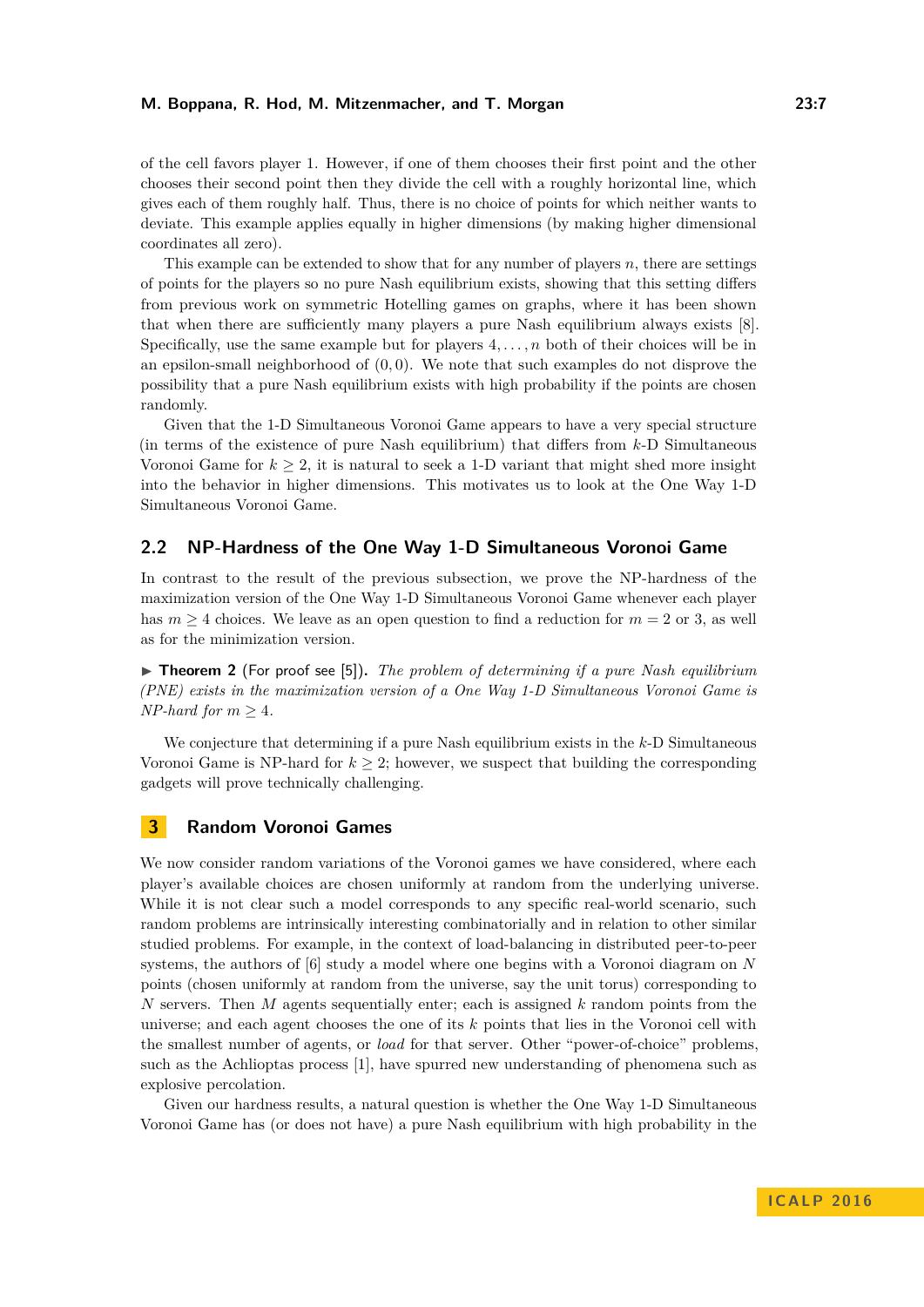## **23:8 Voronoi Choice Games**

random variation. While we have not proven this result, we have proven bounds on the expected number of pure Nash equilibria in the random setting that are interesting in their own right and nearly answer this question. In particular, our careful analysis builds on the interesting relationship between random arcs on a circle and weighted sums of exponentially distributed random variables.

The following is our main result.

<span id="page-7-0"></span>▶ **Theorem 3.** *The expected number of PNE for the maximization version of the One Way 1-D Simultaneous Voronoi Game is at most m, and at least* 0*.*19*m*−<sup>1</sup>*m.*

Interestingly, our bounds depend on the number of choices *m*, not the number of players. Unfortunately, this means that we cannot use these expectation bounds directly to show that, for example, the probability of a PNE existing is exponentially small in *n*. But the bounds provide insight by showing that pure Nash equilibria are typically few in number in the random case.

In proving Theorem [3,](#page-7-0) we need the following well-known property of exponential random variables. Let  $X_1, \ldots, X_n$  be i.i.d. exponential random variables. Let  $S_n = \sum_{j=1}^n X_j$ . Recall that *S<sup>n</sup>* is said to have a *gamma distribution*, and we use facts about the gamma distribution later in our analysis. Similarly,  $S_{n-1}/S_n$  is said to have a *beta distribution*, and we use facts about beta distributions as well. For example,

<span id="page-7-1"></span>▶ Lemma 4.  $S_n, \frac{S_1}{S_2}, \frac{S_2}{S_3}, \ldots, \frac{S_{n-1}}{S_n}$  $\frac{n-1}{S_n}$  are all mutually independent.

See e.g. [\[10\]](#page-12-9) for its discussion of exponential random variables. In particular, the  $X_i$  can be viewed as the gaps in the arrivals of a Poisson process; the *n* − 1 arrivals before the last are uniformly distributed on the interval  $[0, S_n]$ , from which one can derive the lemma above.

Another important fact we use is the following:

<span id="page-7-2"></span>• **Fact 5.** We have 
$$
E\left[ (S_j/S_{j+1})^t \right] = \prod_{i=0}^{t-1} \frac{j+i}{j+1+i} = \frac{j}{j+t}
$$
, since  $S_j/S_{j+1} \sim Beta(j, 1)$ .

We note that in some of our arguments, the ordering of the variables becomes reversed, and we consider sums of the form  $\sum_{j=n-i+1}^{n} X_j$ . Of course this has the same distribution as  $\sum_{j=1}^{i} X_i$ , and the corresponding version of Lemma [4](#page-7-1) holds. Where convenient, we therefore refer to  $\sum_{j=n-i+1}^{n} X_j = S_i$  where there is no ambiguity as to the desired meaning.

**Proof of Theorem [3.](#page-7-0)** We begin by using linearity of expectations to write the expected number of PNE in terms of the probability that each player choosing their first choice will yield a stable configuration.

$$
E[\# \text{ PNE}] = m^n \cdot \Pr[\text{first choices are stable}]
$$
  
=  $m^n \cdot E[\Pr[\text{first choices are stable } | \text{ position of first choices}]].$ 

Partition the circle into arcs according to the players' first choice points. Let *A<sup>i</sup>* be the length of the *i*th smallest arc. As shown in [\[10\]](#page-12-9), the  $A_i$  are distributed jointly as

$$
A_i \sim \frac{1}{S_n} \sum_{j=n-i+1}^n \frac{X_j}{j}
$$

where again the  $X_j$  are i.i.d. exponential random variables of mean 1 and  $S_n = \sum_{j=1}^n X_j$ . We say that an arc is stable if the player whose point starts the arc (going clockwise) does not wish to deviate to any of their other points. Given the position of the first choices, the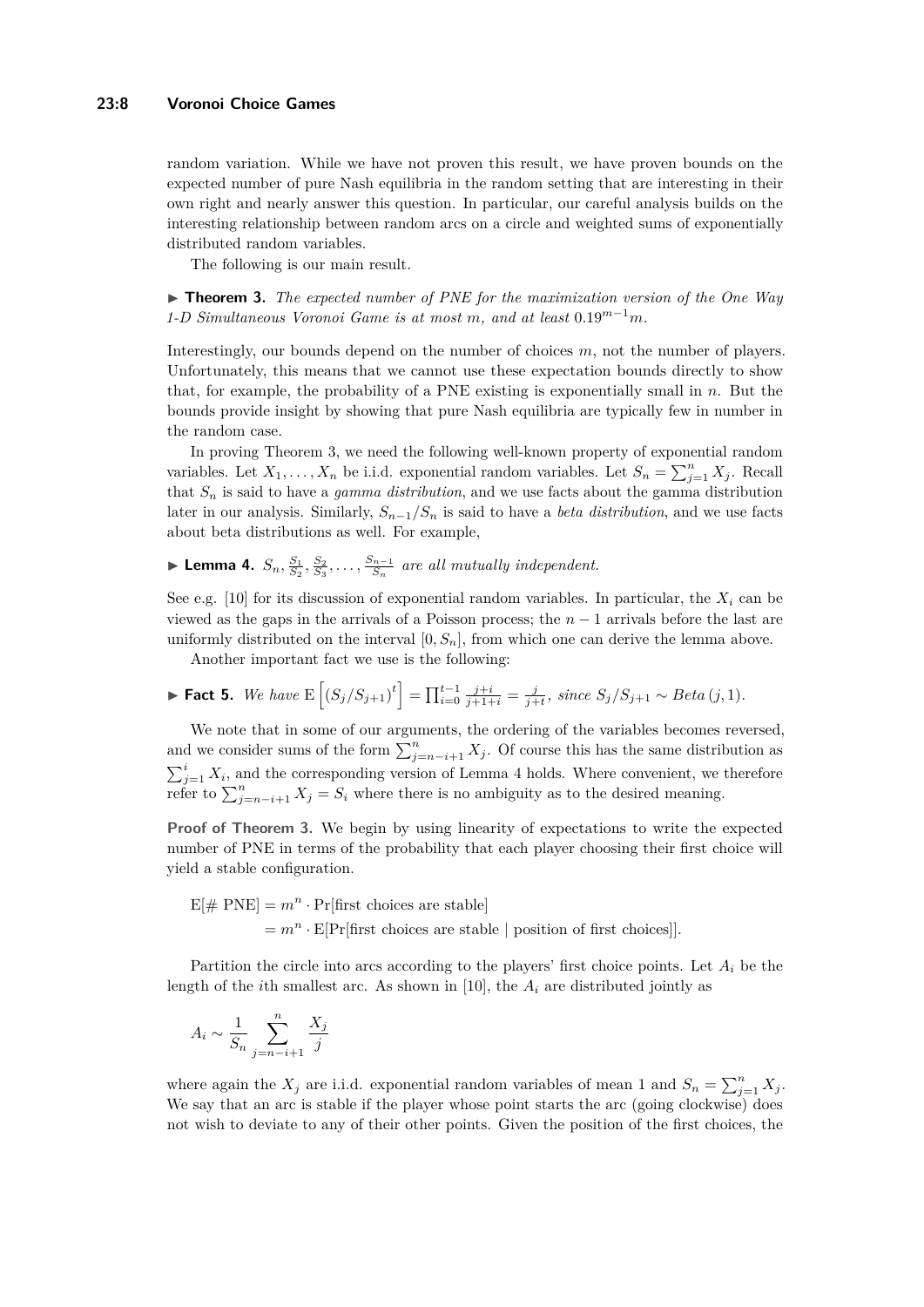probability each arc is stable depends only on the other choices available to the player that owns the arc, and hence the stability of the arcs are independent. Therefore

Pr[first choices are stable | position of first choices]

$$
= \prod_{i=1}^n \Pr [i\text{th smallest arc is stable }|
$$
 position of first choices].

If the arc is the *i*th smallest, then it will be stable if the other choices fall in the same arc, one of the  $i - 1$  smaller arcs, or the front  $A_i$ -length portion of the  $(n - i)$  larger arcs – except in the latter two cases, we must take into account that if a choice falls immediately backward into the arc directly counterclockwise of the current arc, then the arc is not stable. We therefore have the following calculation:

Pr[*i*th smallest arc is stable | position of first choices]

$$
= \left( (n-i)A_i + \sum_{j=1}^{i} A_j - \min(A_i, \text{length of arc before i}) \right)^{m-1}
$$
  
\n
$$
\leq \left( (n-i)A_i + \sum_{j=1}^{i} A_j \right)^{m-1}
$$
  
\n
$$
= S_n^{-(m-1)} \left( (n-i) \sum_{j=n-i+1}^{n} \frac{X_j}{j} + \sum_{j=1}^{i} \sum_{k=n-j+1}^{n} \frac{X_k}{k} \right)^{m-1}
$$
  
\n
$$
= S_n^{-(m-1)} \left( (n-i) \sum_{j=n-i+1}^{n} \frac{X_j}{j} + \sum_{k=n-i+1}^{n} (k-n+i) \frac{X_k}{k} \right)^{m-1}
$$
  
\n
$$
= S_n^{-(m-1)} \left( \sum_{j=n-i+1}^{n} (n-i+j-n+i) \frac{X_j}{j} \right)^{m-1}
$$
  
\n
$$
= S_n^{-(m-1)} \left( \sum_{j=n-i+1}^{n} X_j \right)^{m-1}
$$
  
\n
$$
= \left( \frac{S_i}{S_n} \right)^{m-1}.
$$

Note we have used  $\sum_{j=n-i+1}^{n} X_j = S_i$  for convenience. Our resulting bound has a surprisingly clean form in terms of the *S<sup>i</sup>* .

Thus, by Lemma [4](#page-7-1) and Fact [5:](#page-7-2)

Pr [first choices are stable] 
$$
\leq E\left[\prod_{i=1}^{n} \left(\frac{S_i}{S_n}\right)^{m-1}\right]
$$
  
\n
$$
= E\left[\prod_{i=1}^{n-1} \left(\frac{S_i}{S_{i+1}} \cdot \frac{S_{i+1}}{S_{i+2}} \cdot \dots \cdot \frac{S_{n-1}}{S_n}\right)^{m-1}\right]
$$
\n
$$
= E\left[\prod_{i=1}^{n-1} \left(\frac{S_i}{S_{i+1}}\right)^{i(m-1)}\right] = \prod_{i=1}^{n-1} E\left[\left(\frac{S_i}{S_{i+1}}\right)^{i(m-1)}\right]
$$
\n
$$
= \prod_{i=1}^{n-1} \frac{i}{i+i(m-1)} = \frac{1}{m^{n-1}}.
$$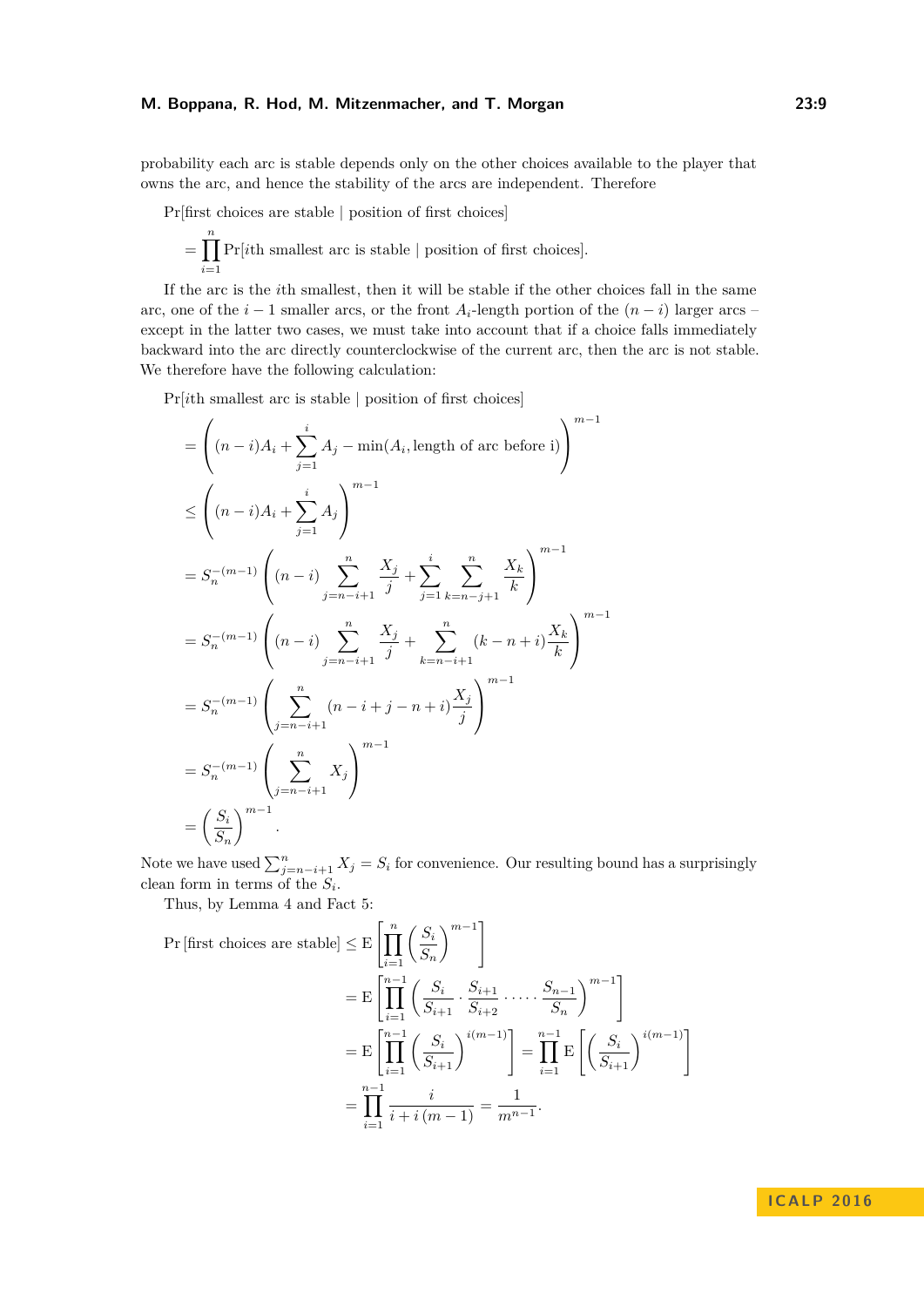## **23:10 Voronoi Choice Games**

It then follows that

$$
E\left[\#\mathrm{PNE}\right] \le m^n \cdot \frac{1}{m^{n-1}} = m.
$$

We can similarly find a lower bound, although some additional technical work is required.

Pr[*i*th smallest arc is stable | position of first choices]

$$
= \left( (n-i)A_i + \sum_{j=1}^i A_j - \min(A_i, \text{length of arc before i}) \right)^{m-1}
$$
  
\n
$$
\geq \left( (n-i)A_i + \sum_{j=1}^i A_j - A_i \right)^{m-1}
$$
  
\n
$$
= \left( (n-i-1)A_i + \sum_{j=1}^i A_j \right)^{m-1}
$$
  
\n
$$
= S_n^{-(m-1)} \left( \sum_{j=n-i+1}^n (n-i-1+j-n+i) \frac{X_j}{j} \right)^{m-1}
$$
  
\n
$$
= S_n^{-(m-1)} \left( \sum_{j=n-i+1}^n \frac{(j-1)X_j}{j} \right)^{m-1}
$$

Hence

$$
\Pr[\text{first choices are stable}] \geq E\left[S_n^{-(m-1)n} \prod_{i=1}^n \left(\sum_{j=n-i+1}^n \frac{(j-1)X_j}{j}\right)^{m-1}\right].
$$

A simple stochastic domination argument (provided in full version of the paper [\[5\]](#page-11-0)) shows that the expectation on the right side decreases if, in each term in the product, we equalize the coefficient, so that instead of terms of the form  $\frac{(j-1)X_j}{j}$ , the coefficient for all terms of the sum in the *i*th term of the product is the average  $c_i = \frac{1}{i} \sum_{j=n-i+1}^{n} \frac{j-1}{j}$ . This gives

$$
\Pr[\text{first choices are stable}] \geq E\left[S_n^{-(m-1)n} \prod_{i=1}^n \left(\sum_{j=n-i+1}^n c_i X_j\right)^{m-1}\right]
$$

$$
= E\left[S_n^{-(m-1)n} \prod_{i=1}^n (c_i S_i)^{m-1}\right]
$$

$$
= \left(\prod_{i=1}^n c_i^{m-1}\right) E\left[\prod_{i=1}^n \left(\frac{S_i}{S_n}\right)^{m-1}\right].
$$

Observe that this expectation is the same as the one we computed in the upper bound. Therefore

$$
E[\#\ \text{PNE}] \ge \left(\prod_{i=1}^{n} c_i^{m-1}\right) m \ge 0.19^{m-1} m.
$$

The proof of the final inequality is presented in the full version of the paper  $[5]$ .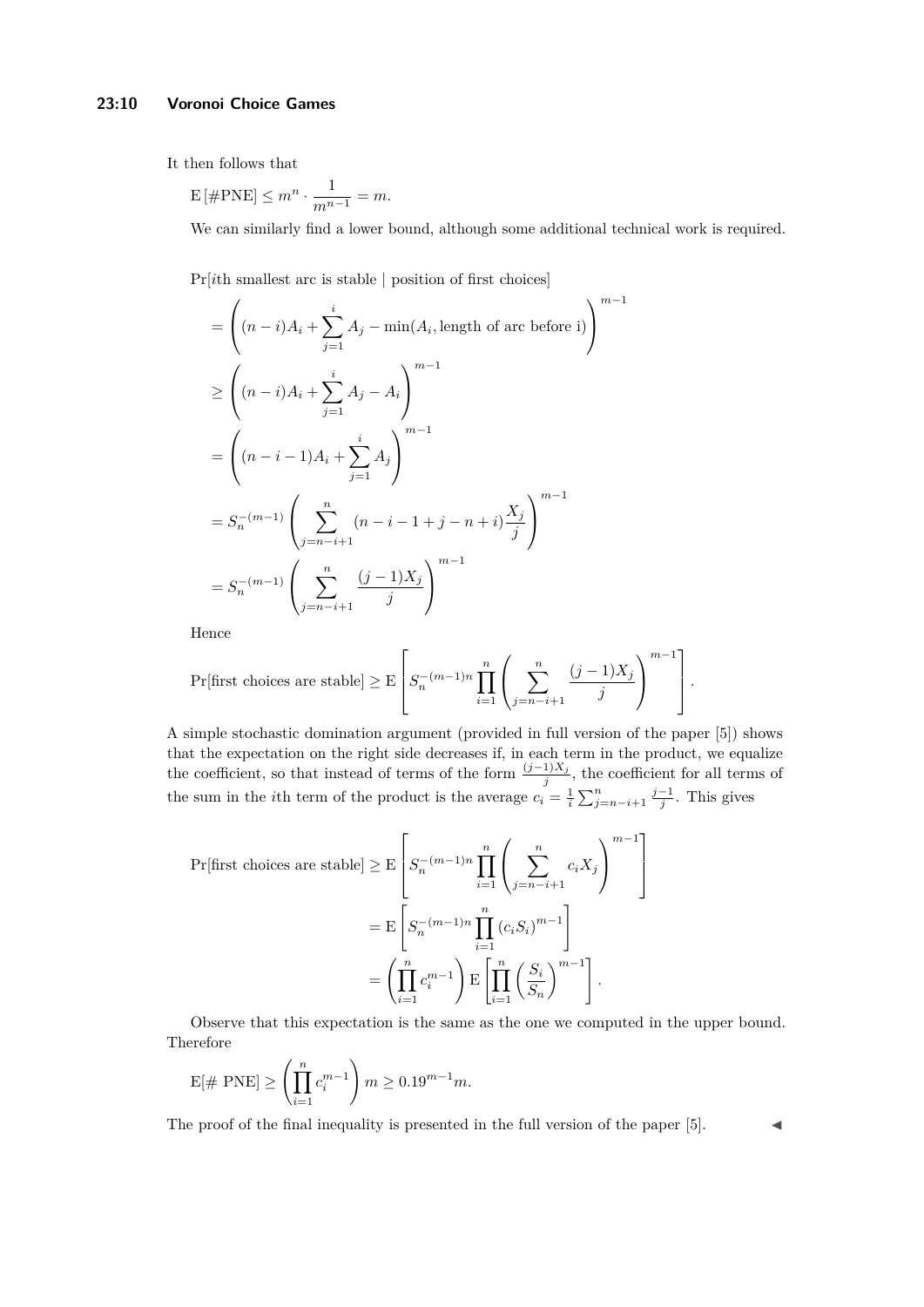We note that similar calculations can be done for the minimization version, although we have not found a clean form for the upper bound. We can, however, state the following lower bound, showing the expected number of pure Nash equilibria is at least inverse polynomial in *n* for a fixed number of choices *m*.

▶ **Theorem 6** (For proof see [\[5\]](#page-11-0)). *The expected number of PNE for the minimization version of the One Way 1-D Simultaneous Voronoi Game is at least*  $\frac{m(m-1)}{(mn-1)n^{m-1}}$ .

We have done several experiments regarding Random Voronoi games, which prove consistent with our theoretical results and suggest some interesting conjectures, particularly for the 2-D Simultaneous Voronoi Game. Chief among these conjectures is that the Random *k*-D Simultaneous Voronoi game has a pure Nash Equilibrium with probability approaching 1 as *n* grows. The complete discussion of these results can be found in the full version of the paper

# <span id="page-10-0"></span>**4 Correlated Equilibria**

Our goal in this section is to show that, for the *k*-D Simultaneous Voronoi Game, correlated equilibria can be found in polynomial time. We present the results for  $k = 1, 2,$  and 3. The results appear to extend to higher dimensions but the geometric details are technical; we note the time required to determine the correlated equilibrium appears to grow as  $n^{O(k)}$ . The results also apply to the One Way 1-D Simultaneous Voronoi Game.

 $\triangleright$  **Theorem 7.** For  $k = 1, 2,$  and 3, and for a fixed m, there is a polynomial time algorithm *for finding a correlated equilibrium in the k-D Simultaneous Voronoi Game.*

We appeal to [\[17\]](#page-12-10) and [\[12\]](#page-12-11), who present polynomial time algorithms for finding a correlated equilibrium of games *polynomial type*. (The running times for these algorithms are not specifically presented in the papers and appear rather large, but are still polynomial.) A game of polynomial type is one that can be represented in polynomial space such that given each player's strategy, their utilities can be computed in polynomial time. The *k*-D Simultaneous Voronoi Game is of polynomial type because it can be represented in *O*(*nmk*) space by a list of each players point choices and, given the players' strategies, the utilities can be found by computing the Voronoi diagram of the chosen points.

<span id="page-10-1"></span> $\triangleright$  **Theorem 8** (Theorem 4.5, [\[12\]](#page-12-11)). *Given a game of polynomial type and a polynomial time algorithm for computing the expected utility of a player under any product distribution on strategies, there exists a polynomial time algorithm for finding a correlated equilibrium in that game.*

Jiang et al. proved Theorem [8](#page-10-1) by constructing a linear program with a variable for each of the  $2<sup>n</sup>$  possible strategy profiles. The LP's constraints are non-negativity, and the constraints requiring that the variables form a correlated equilibrium. They do not, however, enforce that the variables sum to one, or even at most one, and rather use the sum of these variables as the objective. Thus, since a correlated equilibrium is guaranteed to exist by Nash's Theorem, this LP is unbounded and its dual is infeasible. They then run the ellipsoid algorithm for a polynomial number of steps on the dual LP (this takes polynomial time, since the dual LP has only polynomially many variables). They argue that the intermediate steps of the ellipsoid algorithm can be used to construct product distributions of which there is a convex combination that is a valid correlated equilibrium, and which can be found with a second linear program.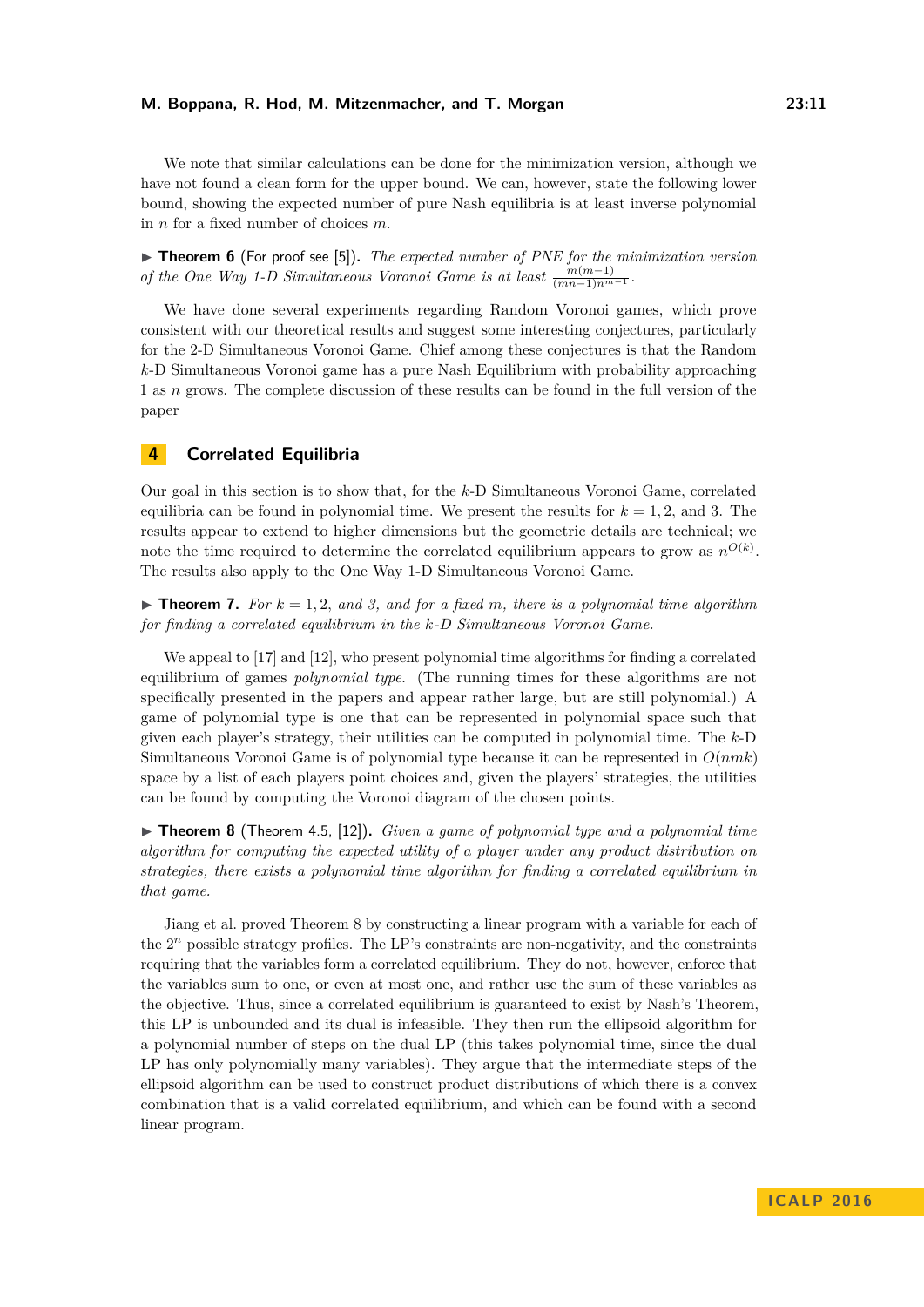## **23:12 Voronoi Choice Games**

The second linear program's separation oracle requires as a subroutine a polynomial time algorithm for computing the expected utility of a player given a product distribution over the strategies. (This requirement is referred to in [\[17\]](#page-12-10) and [\[12\]](#page-12-11) as the *polynomial expectation property*.) Our work is to demonstrate polynomial time algorithms for this subroutine. We note that it is not immediate that such an algorithm should exist, even when each player has only  $m = 2$  choices, as the number of possible configurations is  $m<sup>n</sup>$ . Hence, we cannot simply sum over all configurations when calculating the expectation. In [\[17\]](#page-12-10) it is noted that for certain congestion games, these expectations can be computed using dynamic programming, essentially adding one player in at a time and updating accordingly. Our approach is similar in spirit, but requires taking advantage of the underlying geometry.

▶ **Lemma 9** (For proof see [\[5\]](#page-11-0)). *Computing a player's expected utility under a product distribution on strategies in the k-D Simultaneous Voronoi Game takes*  $O(n^{2k-1} \log n)$  *time for*  $k \leq 3$ *.* 

The proof is trivial for one dimension. For two and three dimensions, the key idea is to partition the space into regions where the possible Voronoi cell boundaries do not cross.

# **5 Conclusion**

We have introduced a new but we believe important set of variants on Voronoi games, where each player has a disjoint set of points to choose from. We believe these variations are motivated both by natural economic settings, and because of the possible connections to other "power-of-choice" processes in which participants choose from a limited set of random options.

In particular, we note that the Voronoi choice games we propose offer the chance to consider randomized versions of the problem, where the set of possible choices for each player is chosen uniformly over of the space. We have conjectured that the Random *k*-D Simultaneous Voronoi Game has a pure Nash equilibrium with high probability, based on a simulation study. While this is perhaps the most natural open question in this setting, there remain several other questions for both the simultaneous and sequential versions of Voronoi choice problems, in the worst case and with random point sets.

## **References**

- <span id="page-11-5"></span>**1** Dimitris Achlioptas, Raissa M D'Souza, and Joel Spencer. Explosive percolation in random networks. *Science*, 323(5920):1453–1455, 2009.
- <span id="page-11-6"></span>**2** Robert J Aumann. Subjectivity and correlation in randomized strategies. *Journal of Mathematical Economics*, 1(1):67–96, 1974.
- <span id="page-11-3"></span>**3** Yossi Azar, Andrei Z Broder, Anna R Karlin, and Eli Upfal. Balanced allocations. *SIAM journal on computing*, 29(1):180–200, 1999.
- <span id="page-11-1"></span>**4** Avrim Blum, MohammadTaghi Hajiaghayi, Katrina Ligett, and Aaron Roth. Regret minimization and the price of total anarchy. In *Proceedings of the Fortieth Annual ACM Symposium on Theory of Computing*, pages 373–382. ACM, 2008.
- <span id="page-11-0"></span>**5** Meena Boppana, Rani Hod, Michael Mitzenmacher, and Tom Morgan. Voronoi choice games, 2016. [arXiv:1604.07084](http://arxiv.org/abs/1604.07084).
- <span id="page-11-4"></span>**6** John Byers, Jeffrey Considine, and Michael Mitzenmacher. Simple load balancing for distributed hash tables. In *Peer-to-peer Systems II*, pages 80–87. Springer, 2003.
- <span id="page-11-2"></span>**7** Christoph Dürr and Nguyen Kim Thang. Nash equilibria in voronoi games on graphs. In *Proceedings of the 5th Annual European Symposium on Algorithms*, pages 17–28. Springer, 2007.